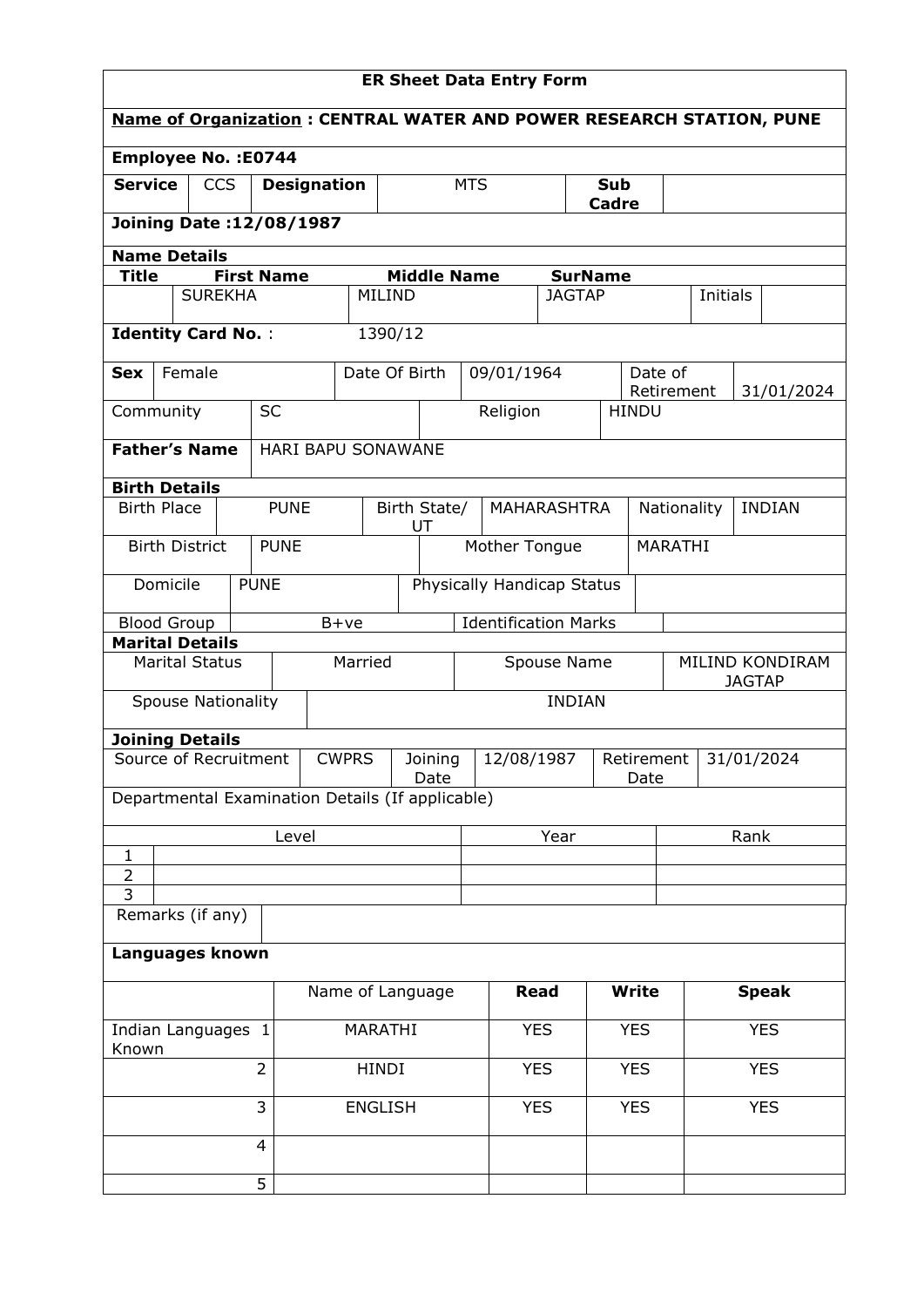| Foreign Languages<br>  Known |  |  |
|------------------------------|--|--|
|                              |  |  |
|                              |  |  |
|                              |  |  |
|                              |  |  |
|                              |  |  |

## Details of deputation (if applicable)

| Name of the Office | Post held at that<br>time in parent office | Name of post<br>(selected for<br>deputation | Period of deputation |      |  |
|--------------------|--------------------------------------------|---------------------------------------------|----------------------|------|--|
|                    |                                            |                                             | Since                | From |  |
|                    |                                            |                                             |                      |      |  |

## Details of Foreign Visit

| SI.<br>No. | Place of Visit | Date of<br>visit | Post held at<br>that time | Whether it<br>is a<br>personal or<br>official visit | Details of visit |
|------------|----------------|------------------|---------------------------|-----------------------------------------------------|------------------|
|            |                |                  |                           |                                                     |                  |

## Transfer/Posting Detail (if applicable)

| Place | Period of posting |      |  |  |  |  |  |
|-------|-------------------|------|--|--|--|--|--|
|       | Since             | From |  |  |  |  |  |
|       |                   |      |  |  |  |  |  |
|       |                   |      |  |  |  |  |  |

| Qualification (Use extra photocopy sheets for multi qualifications, experience, training, awards details) |                         |            |            |  |                  |  |                  |  |  |  |
|-----------------------------------------------------------------------------------------------------------|-------------------------|------------|------------|--|------------------|--|------------------|--|--|--|
| Qualification                                                                                             |                         | Discipline |            |  | Specialization 1 |  |                  |  |  |  |
|                                                                                                           |                         |            |            |  |                  |  |                  |  |  |  |
| S.S.C                                                                                                     |                         |            |            |  |                  |  |                  |  |  |  |
| Year                                                                                                      |                         |            | Division   |  | CGPA/ % Marks    |  | Specialization 2 |  |  |  |
|                                                                                                           |                         |            |            |  | 45%              |  |                  |  |  |  |
| Institution                                                                                               |                         |            | University |  | Place            |  | Country          |  |  |  |
| <b>NETAJI</b>                                                                                             |                         |            |            |  | <b>PUNE</b>      |  | <b>INDIAN</b>    |  |  |  |
| SUBHASCHANDRA BOSE                                                                                        |                         |            |            |  |                  |  |                  |  |  |  |
| HIGHSCHOOL,                                                                                               |                         |            |            |  |                  |  |                  |  |  |  |
| YERAWADA PUNE -06                                                                                         |                         |            |            |  |                  |  |                  |  |  |  |
| <b>Experience</b>                                                                                         |                         |            |            |  |                  |  |                  |  |  |  |
| Type of Posting                                                                                           |                         |            | Level      |  |                  |  |                  |  |  |  |
|                                                                                                           |                         | CLASS -III |            |  |                  |  |                  |  |  |  |
| Designation                                                                                               | <b>Present Position</b> |            |            |  |                  |  |                  |  |  |  |
| <b>MTS</b>                                                                                                | MTS                     |            |            |  |                  |  |                  |  |  |  |
| Ministry                                                                                                  | Department              |            |            |  |                  |  |                  |  |  |  |
| <b>CWPRS</b>                                                                                              | <b>CWPRS</b>            |            |            |  |                  |  |                  |  |  |  |
| Office                                                                                                    |                         |            | Place      |  |                  |  |                  |  |  |  |